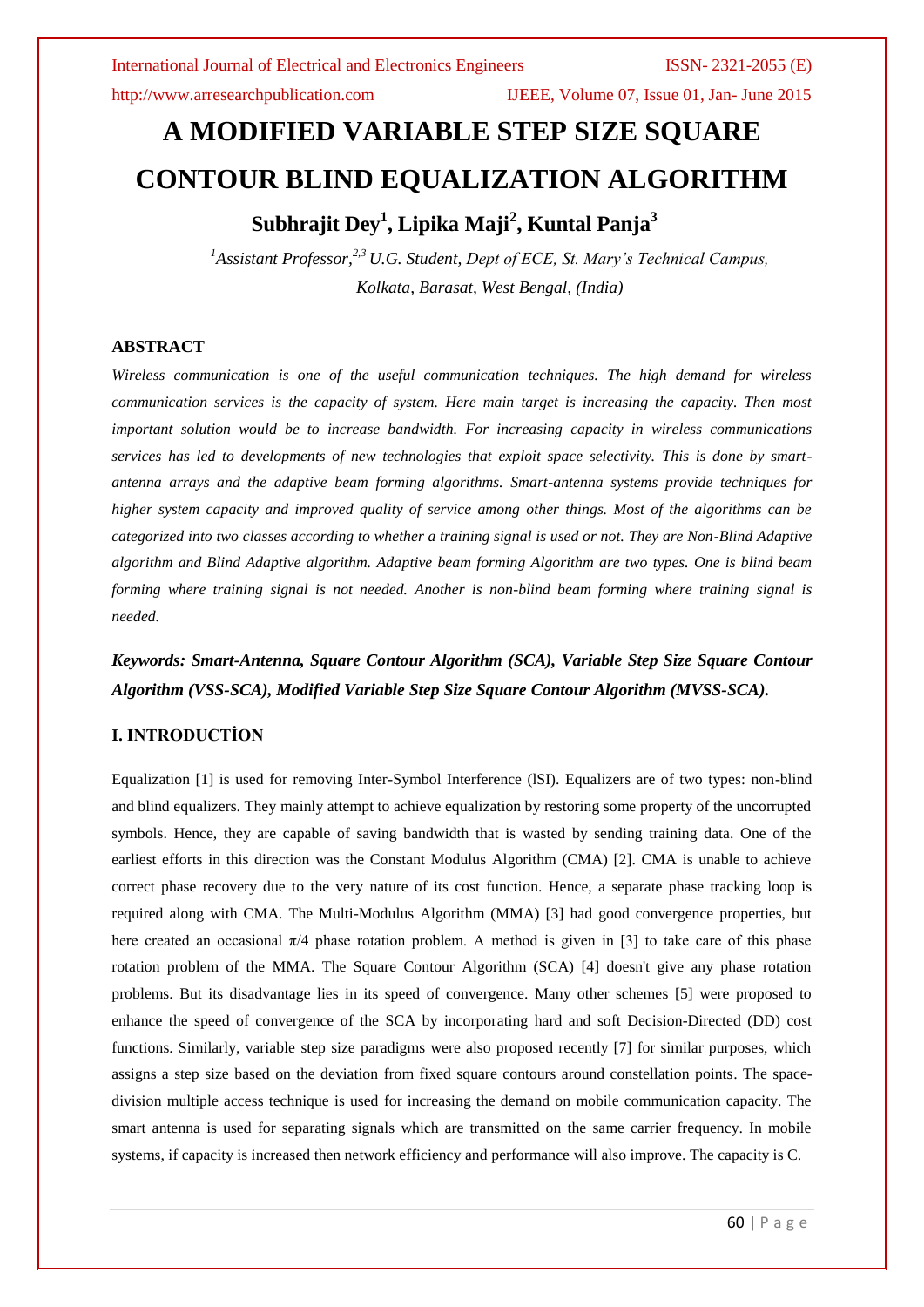#### International Journal of Electrical and Electronics Engineers ISSN- 2321-2055 (E)

http://www.arresearchpublication.com IJEEE, Volume 07, Issue 01, Jan- June 2015

$$
C = B * log_2(1 + \frac{3}{N})
$$

Where  $B =$  band width,  $S =$  Signal power

## **II. SMART-ANTENNA**

The term "smart antenna" generally refers to any antenna array, terminated in a sophisticated signal processor, which can adjust or adapt its own beam pattern in order to emphasize signals of interest and to minimize interfering signals. Smart antennas generally encompass both switched beam and beam formed adaptive systems. Switched beam systems have several available fixed beam patterns. A decision is made as to which beam to access, at any given point in time, based upon the requirements of the system.

## **III. THE SQUARE CONTOUR ALGORITHM**

The cost function of CMA [2] is

$$
J_{CMA} = E[(|y_n| - R_{CMA}^2)^2]
$$

For a square

$$
max\{|y_{R,n}|, |y_{l,n}|\}=R
$$

The real part of the filtered output is  $y_{R,n}$  and imaginary part is  $y_{I,n}$ 

$$
\max\{|y_{R,n}|, |y_{I,n}|\} = \frac{|y_{R,n} + y_{I,n}| + |y_{R,n} - y_{I,n}|}{2}
$$
  

$$
R_{SCA} = 2R
$$

The cost function of SCA [4] is

$$
J_{SCA} = E[(|y_{R,n} + y_{I,n}| + |y_{R,n} - y_{I,n}| - R_{SCA})^2]
$$
 6

7

8 and 20 and 20 and 20 and 20 and 20 and 20 and 20 and 20 and 20 and 20 and 20 and 20 and 20 and 20 and 20 and

9

The gradient vector

$$
\nabla_{w} J_{SCA} =
$$
\n
$$
E[(|y_{R,n} + y_{l,n}| + |y_{R,n} - y_{l,n}| - R_{SCA})\{Sgn[y_{R,n} + y_{l,n}] + Sgn[y_{R,n} - y_{l,n}] + j(Sgn[y_{R,n} + y_{l,n}] - Sgn[y_{R,n} - y_{l,n}])\} \times_{n}^{*}]
$$

The update weight

$$
\underline{w}(n+1) = \underline{w}(n) - \mu[(|y_{R,n} + y_{I,n}| + |y_{R,n} - y_{I,n}| - R_{SCA})\{Sgn[y_{R,n} + y_{I,n}] + Sgn[y_{R,n} - y_{I,n}]\} + j(Sgn[y_{R,n} + y_{I,n}] - Sgn[y_{R,n} - y_{I,n}])\}\underline{x}_n^*]
$$

For perfect equalizer

$$
y_n = s_n \& \nabla_w J_{SCA} = 0
$$

So,

 $E\big[\big(|y_{R,n}+y_{I,n}|+|y_{R,n}-y_{I,n}|-R_{SCA}\big)\big\{Sgn[y_{R,n}+y_{I,n}]+Sgn[y_{R,n}-y_{I,n}]+j\big(Sgn[y_{R,n}+y_{I,n}] Sgn[y_{R,n} - y_{1,n}])\x_n^*] = 0$ 

The  $R_{SCA}$  is define in [4]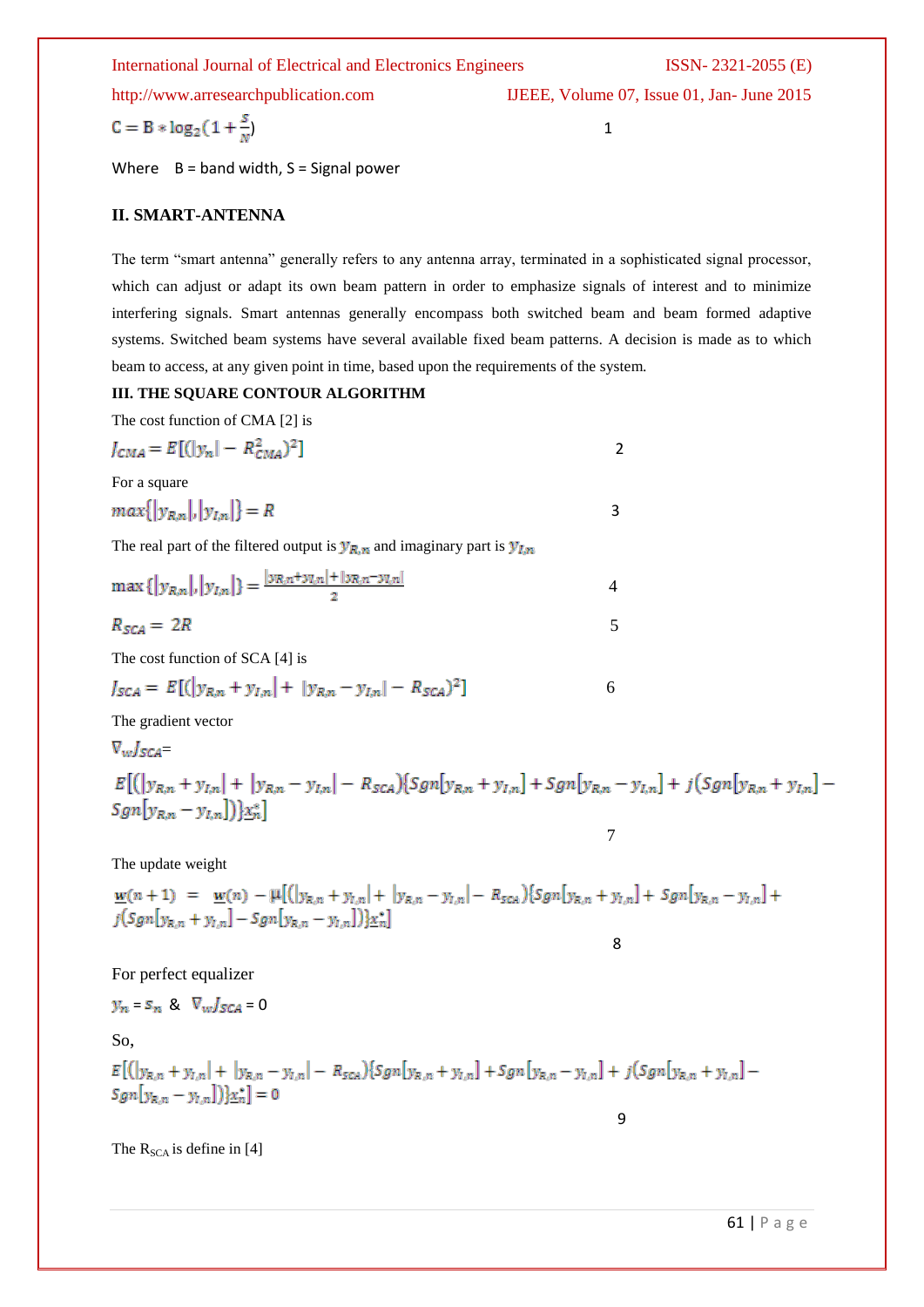# http://www.arresearchpublication.com IJEEE, Volume 07, Issue 01, Jan- June 2015

$$
R_{SCA} = \frac{E[ (|S_{R,n} + S_{I,n}| + |S_{R,n} - S_{I,n}|)}{E[R']}
$$

Where

$$
R' = \{Sgn[s_{R,n} + S_{l,n}] + Sgn[S_{R,n} - S_{l,n}] + j(Sgn[S_{R,n} + S_{l,n}] - Sgn[S_{R,n} - S_{l,n}])\}S_n^*
$$

The convergence rate of SCA is very slow.

#### **IV. THE VARIABLE STEP SIZE SQUARE CONTOUR ALGORITHAM**

The variable step size [9] is

$$
\mu = \mu_0 (1 - \exp(-\alpha |e(n)|)) \tag{12}
$$

 $\alpha$  is a constant that defines the constancy or variability of the step size with respect to error term.

The update weight is

$$
\underline{w}(n+1) = \underline{w}(n) - \mu [(\vert y_{R,n} + y_{I,n} \vert + \vert y_{R,n} - y_{I,n} \vert - R_{SCA}) \{ Sgn[y_{R,n} + y_{I,n} \vert + Sgn[y_{R,n} - y_{I,n} \vert + j(Sgn[y_{R,n} + y_{I,n}] - Sgn[y_{R,n} - y_{I,n}]) \} \underline{x}_n^*]
$$
\n
$$
13
$$

Where

 $e(n) = (|y_{R,n} + y_{L,n}| + |y_{R,n} - y_{L,n}| - R_{SCA}) \{Sgn[y_{R,n} + y_{L,n}] + Sgn[y_{R,n} - y_{L,n}] + j(Sgn[y_{R,n} + y_{L,n}] Sgn[y_{R,n} - y_{l,n}])$ 

14

#### **V. THE MODIFIED VARIABLE STEP SIZE SQUARE CONTOUR ALGORITHM**

Here the variable step sizes consider for the in-phase and quadrature phase equalizers

| $\mu_R = \mu_0(1 - exp(-\alpha  e_R(n) ))$  |  |
|---------------------------------------------|--|
| $\mu_I = \mu_0 (1 - exp(-\alpha  e_I(n) ))$ |  |

#### **VI. RESULT & DISCUSSIONS**

First of all we consider AWGN channel. The residual ISI [6] at the output of the equalizer is defined as

$$
ISI = \frac{\sum_{k} [|\underline{h}(k) * \underline{w}^{*}(K)|^{2}] - \max[\underline{h}(k) * \underline{w}^{*}(K)|^{2}]}{\max[\underline{h}(k) * \underline{w}^{*}(K)]^{2}} \qquad (17)
$$

Where  $\left|\mathbf{h}(k)*\mathbf{w}^*(K)\right|^2_{max}$  is the maximum absolute value among all values of  $\mathbf{h}(k)*\mathbf{w}^*(K)$ . All simulation experiments described in this section employ the equalizer of transversal filter structure with 9 tap weights and the equalizers were initialized with the central tap weights set to one and all others set to zero. "∗" denotes convolution operation. We see that the MVSS-SCA better than the proposal in [9] and also the SCA, in terms of convergence to a lower lSI in Fig.-1.

Now consider the data symbols are 16-QAM [8]. The noise power is adjusted such that it gives rise to a channel signal-to noise ratio (SNR) of 30 dB We have taken 15,000 symbols to estimate the channel, of which last 2000 are shown in Fig. 2 which shows the received signal and equalized signal constellations of three blind equalizers after convergence. The results confirm the founding that the MVSS-SCA has superior performance over conventional VSS-SCA & SCA.

International Journal of Electrical and Electronics Engineers ISSN- 2321-2055 (E)

 $\sim$  10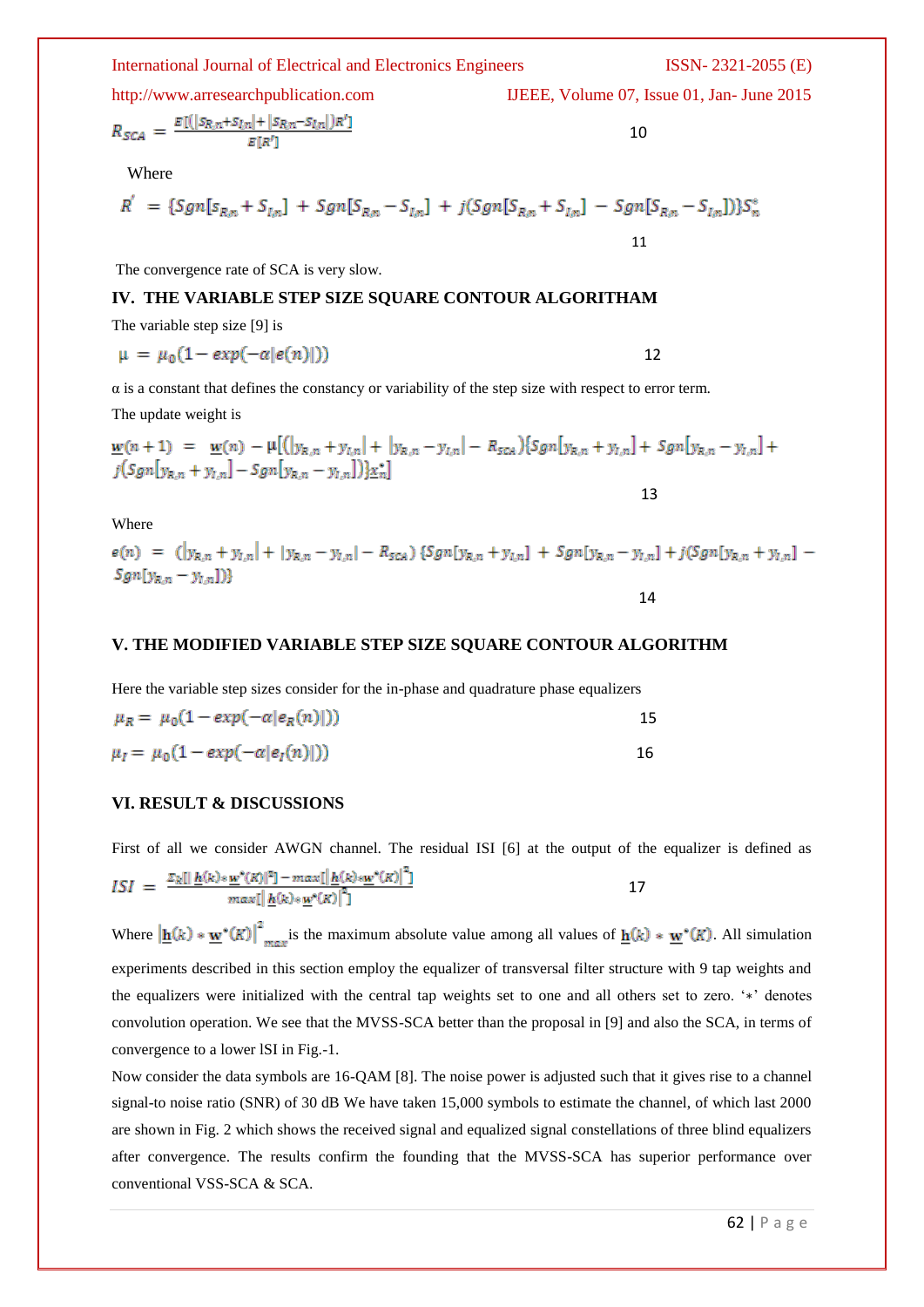# International Journal of Electrical and Electronics Engineers ISSN- 2321-2055 (E) http://www.arresearchpublication.com IJEEE, Volume 07, Issue 01, Jan- June 2015

# **VII. CONCLUTION**

The MVSSSCA decreases the inter symbol interference (ISI) comparison with Variable Step-size SCA and SCA. The MVSSSCA gives lower ISI and improves the convergence. So The MVSSSCA is better than others algorithm.



**Fig-1 Comparison of Averaged ISI for SCA, VSS-SCA, MVSS-SCA**







(c)

**Fig-2 Equalized Signal Constellations (a) SCA (b) VSS-SCA (c) MVSS-SCA**